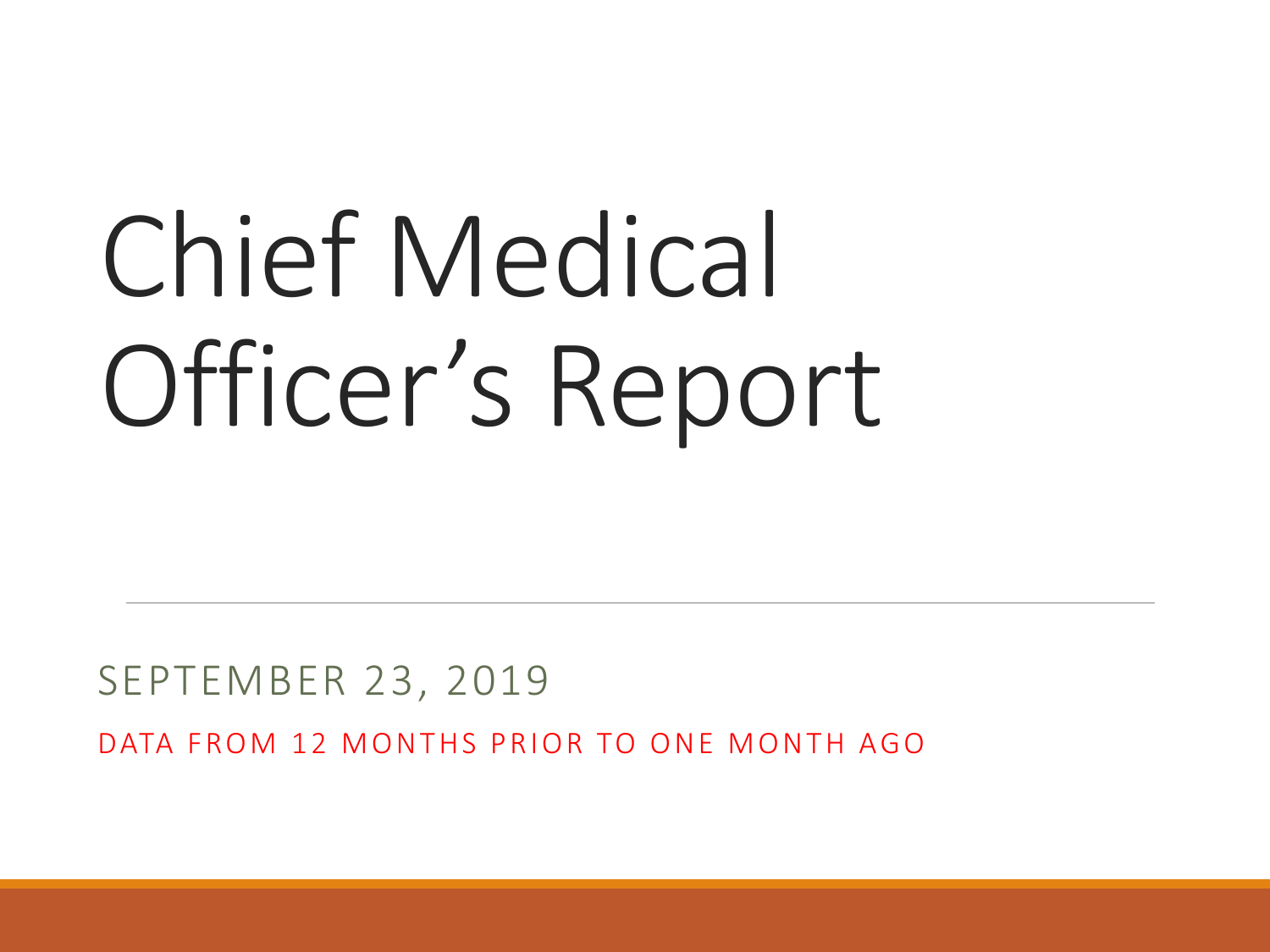# Recruitment and Staffing

- **Announcements and Updates**
- **Current vacancies**
- Saluda filled with floaters and Dr. Grate (2 days per week)

### **Upcoming Vacancies/Resignations**

◦ Dr. Jon Berbin, McCormick, January 2020 to 30-31 hours per week

### **Recruiting/Plans**

- Dr. Haresh Baxi, now filling in for Dr. Polanco on maternity leave, and will fill in for Dr. Jenkins for the same
- Dr. Christine Chard, now working at HTP
- Rachel Robinson, FNP now working between HTP and TCC
- Sarai Graves, PA doing well as full-time PRN floater
- Bilingual FNP student interested in Saluda Jan 2020 offer being considered, but we have other options, too
- Residents interested from MCFM; 1-2 for 2020; 1-2 for 2021
- Regular FP and Peds recruitment meetings

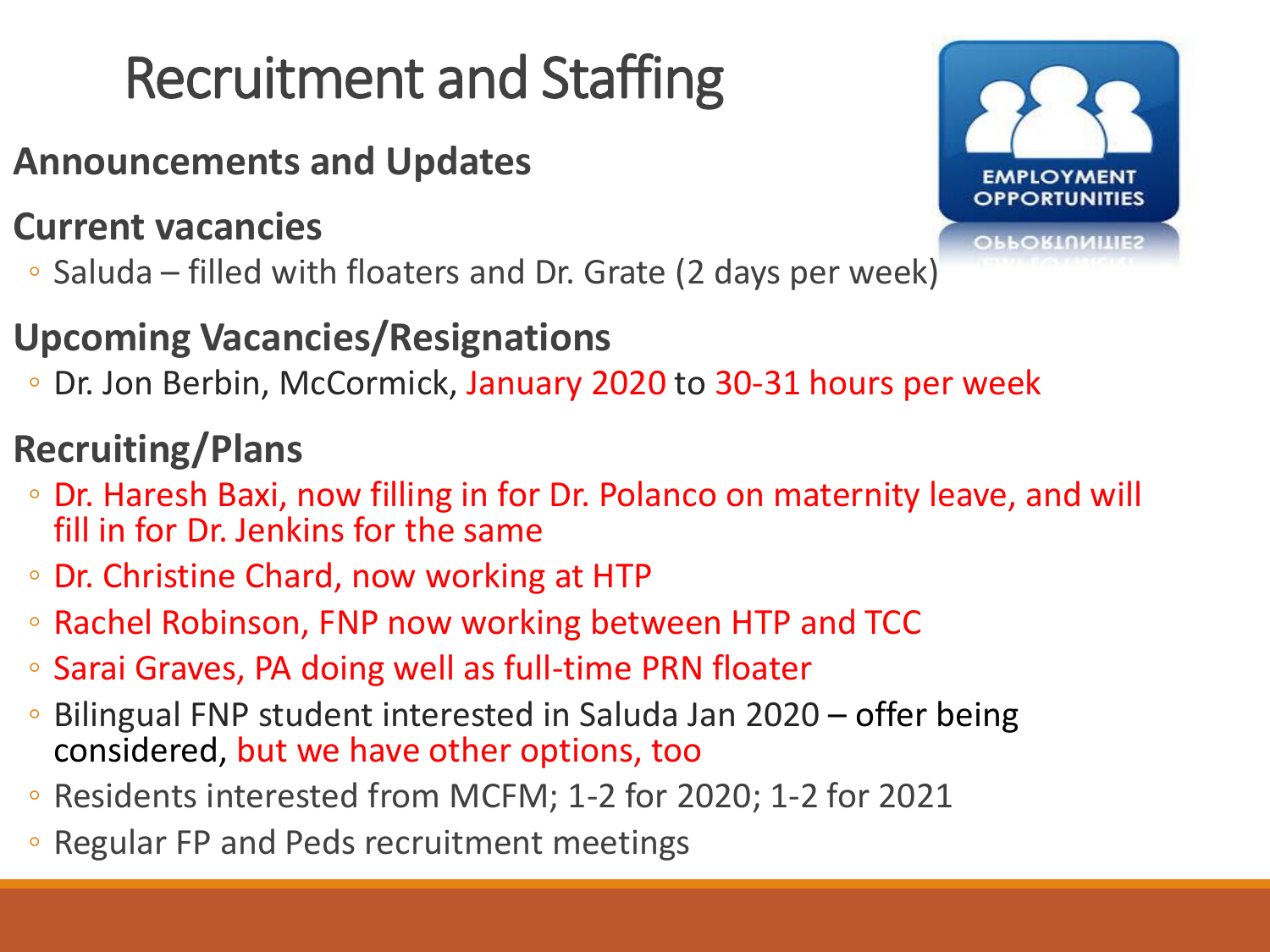# Production Highlights

Overall for month

- Last month's FP patients per day: 11.8
- Last month's Peds patients per day: 12.2



"Real" Range  $-8.8$  to 17.0 patients per day

◦ Notables

- All this is Epic side effect (week 3-6 on system)
- Most productive provider this month was Dr. Grate in Saluda!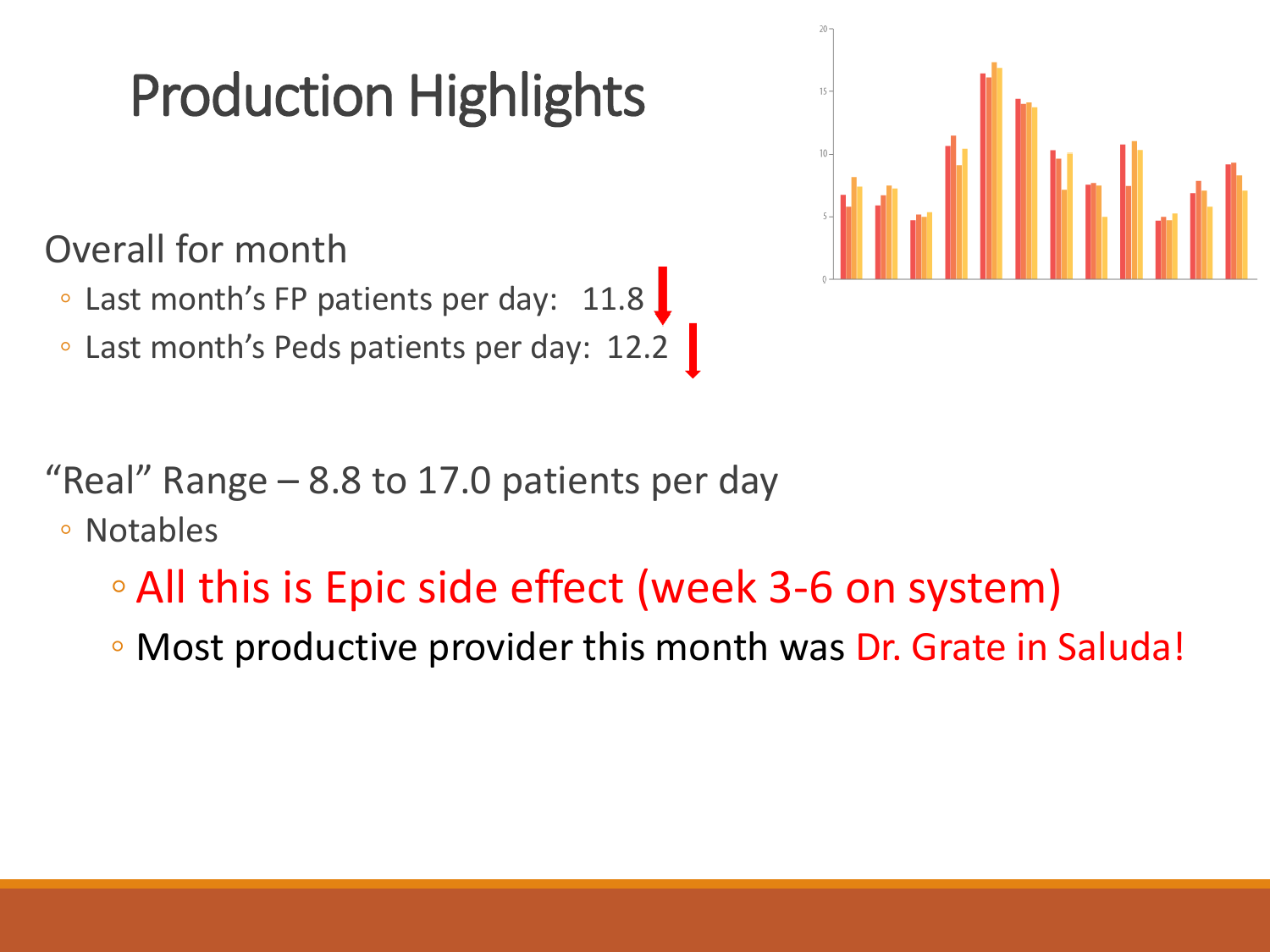# Quality/Population Health



#### **Patient-Centered Medical Home (PCMH)**

- All sites certified except Hometown and the Village
- TCC renewal due January 2020
- Other sites renewal (check-in) April 2020
- Duties for PCMH switched over to Director of QI and Population Health
- Process started for TCC, monthly meetings

#### **Meaningful Use**

◦ Re-evaluating once Epic in place

#### **Population health**

- Received award from Molina for "most gaps closed"
- Work continues through strong effort from Director of QI and Population Health

### Clinical Quality Metrics – now by handout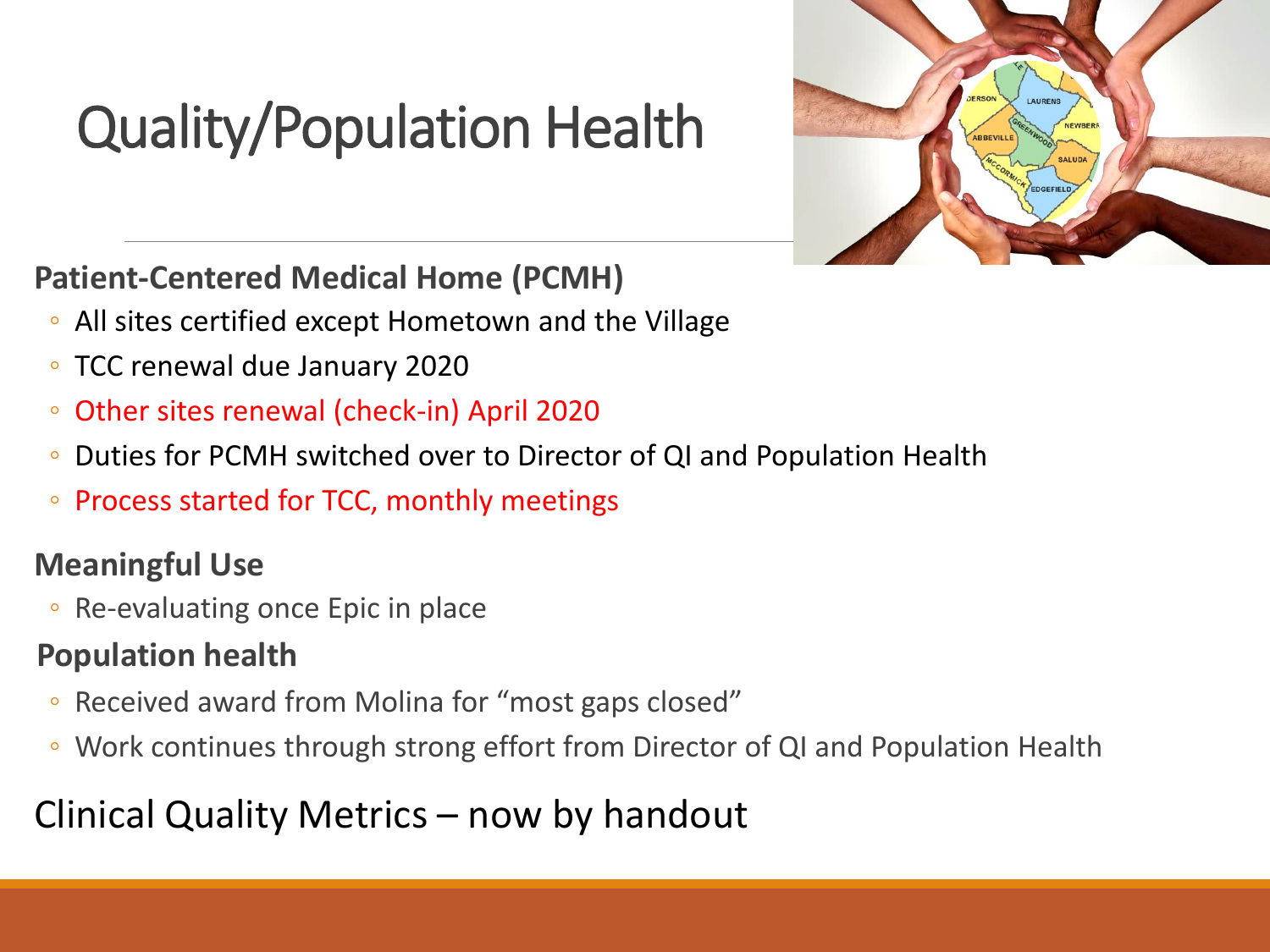| <b>Controlled Diabetes</b>                | 62.1% | 62.6% | Worsening | 60% | <b>TRUE</b>  | Mild decrease            |
|-------------------------------------------|-------|-------|-----------|-----|--------------|--------------------------|
| <b>Uncontrolled Diabetes</b>              | 27.1% | 27.0% | Worsening | 20% | <b>TRUE</b>  | Tiny decrease            |
| <b>Hypertension Control</b>               | 58.3% | 58.0% | Improving | 60% | <b>FALSE</b> | Mild increase            |
| <b>Cervical Cancer Screening Rate</b>     | 39.6% | 39.8% | Worsening | 35% | <b>TRUE</b>  | Slight decrease          |
| <b>Breast Cancer Screening Rate</b>       | 55.4% | 55.7% | Worsening | 60% | <b>FALSE</b> | Slight decrease          |
| <b>Colorectal Cancer Screening Rate</b>   | 43.3% | 43.5% | Worsening | 47% | <b>FALSE</b> | Slight decrease          |
| 2 Year Old Vaccination Rates              | 21.6% | 22.3% | Worsening | 30% | <b>FALSE</b> | Mild decrease            |
| <b>Appropriate Asthma Meds</b>            | 55.5% | 56.5% | Worsening | 80% | <b>FALSE</b> | Moderate decrease, again |
| <b>CAD Patients on Anti-Lipid Therapy</b> | 74.8% | 75.9% | Worsening | 80% | <b>FALSE</b> | Mild decrease            |
| <b>Adolescent Well-Care Visits</b>        | 34.0% | 36.1% | Worsening | 50% | <b>FALSE</b> | Moderate decrease        |
| Well-Child Visits, Age 3-6 yrs            | 54.8% | 55.5% | Worsening | 60% | <b>FALSE</b> | Mild decrease            |
| Well-Child Visits, 6 before 15 months     | 49.3% | 49.6% | Worsening | 55% | <b>FALSE</b> | Slight decrease          |
| <b>Depression Screening Rates</b>         | 49.0% | 49.5% | Worsening | 30% | <b>TRUE</b>  | Mild decrease            |
| <b>Diabetic Eye Exams</b>                 | 18.0% | 19.4% | Worsening | 30% | <b>FALSE</b> | Moderate decrease        |
| <b>Diabetic Kidney Screening</b>          | 62.8% | 63.8% | Worsening | 80% | <b>FALSE</b> | Moderate decrease        |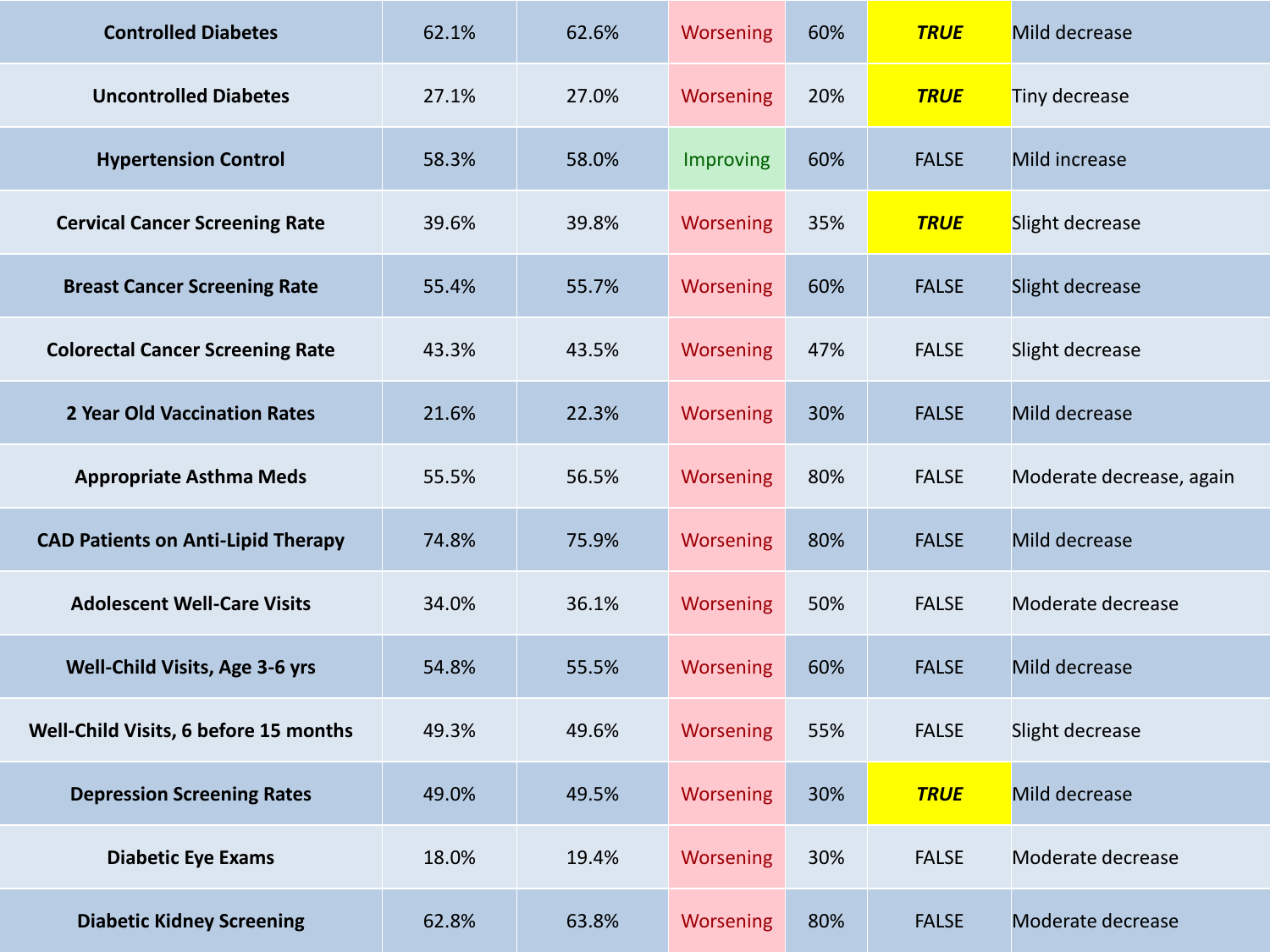# Notes on Quality Metrics



Everything (except BP control) is worse

Data is only from old Allscripts system, so only through 7/22/19

Epic-itis? Training, distraction, other

Report error found in Diabetes method – suspect 12/2018 and on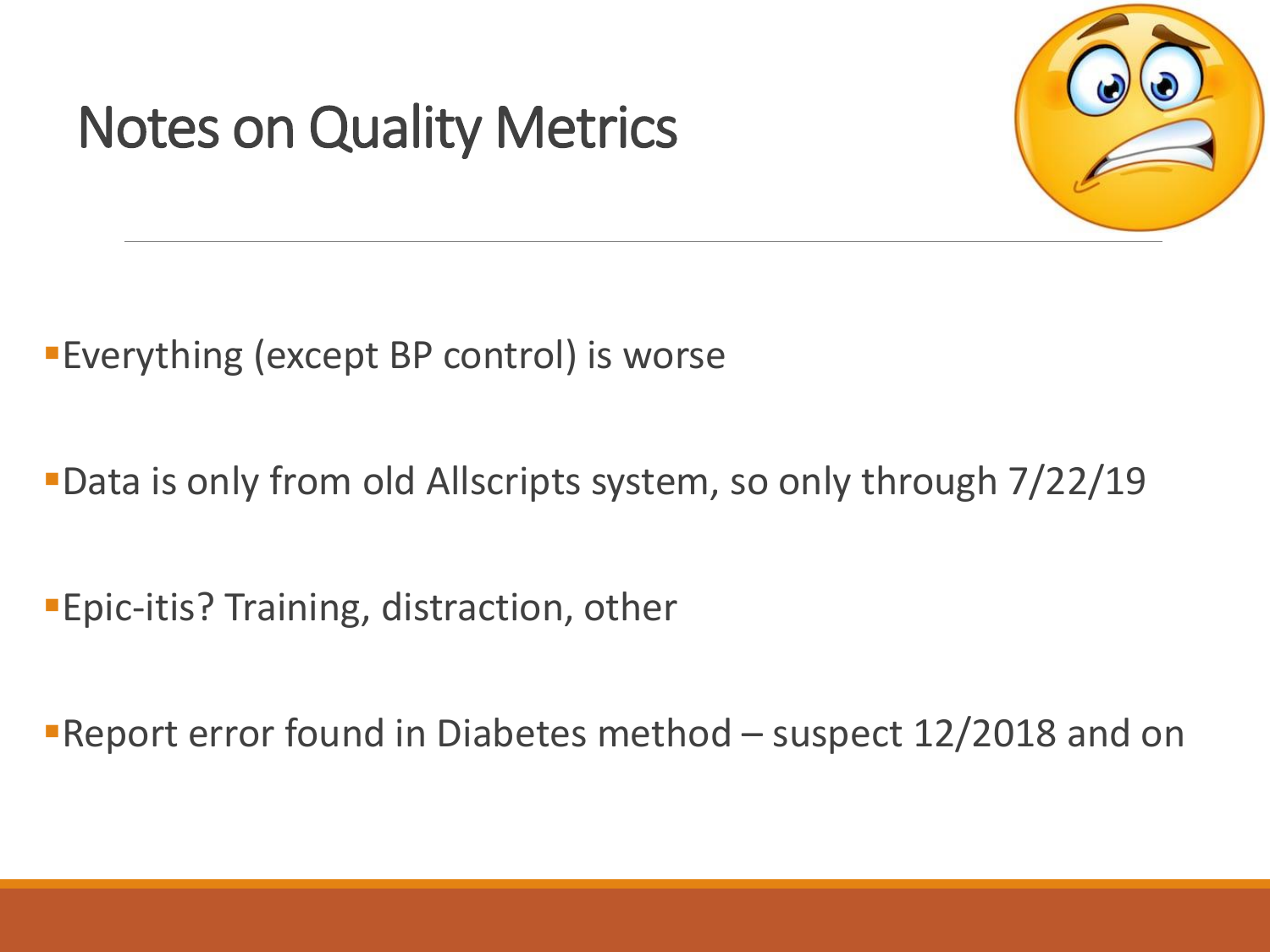## Quality Improvement Committee

**Meeting scheduled for 8/6/19 was cancelled due to Epic conversion, then**

**Scheduled for 9/24/19, which ends up being organizational meeting, so**

**We are gonna try for October!**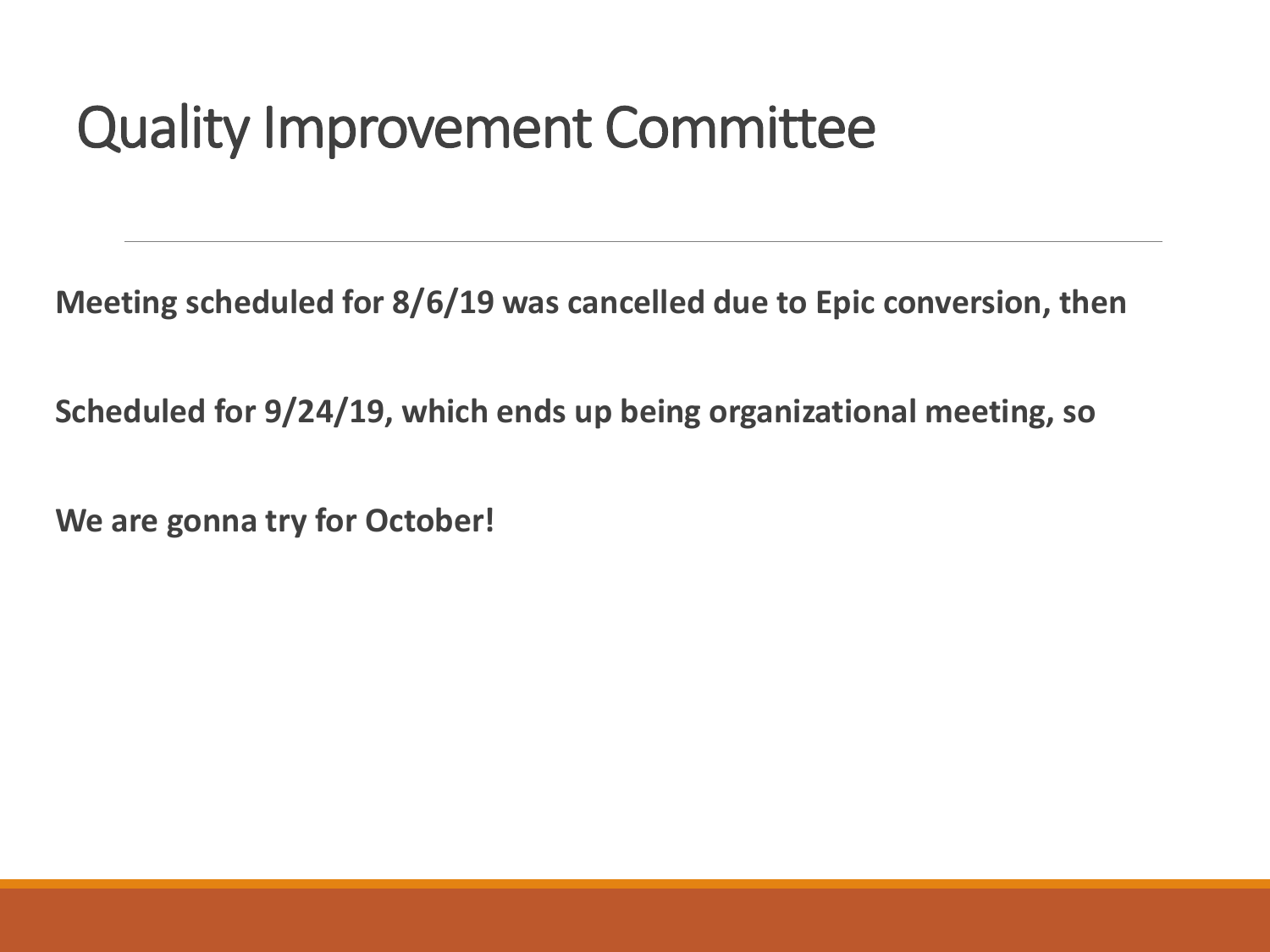# **Compliance**

**Peer review** Spring 2019 presented tonight.

### **Patient Satisfaction Survey**

October 2018 presented tonight

HR Dept tasked with sending out a new survey – draft version out for review

#### **Dismissals for the month**

1 for this month – noncompliance, no shows, rude and insulting behavior

### **Delinquent notes**

All Allscripts notes were completed the week of Go Live

New cycle to be monitored, post-Epic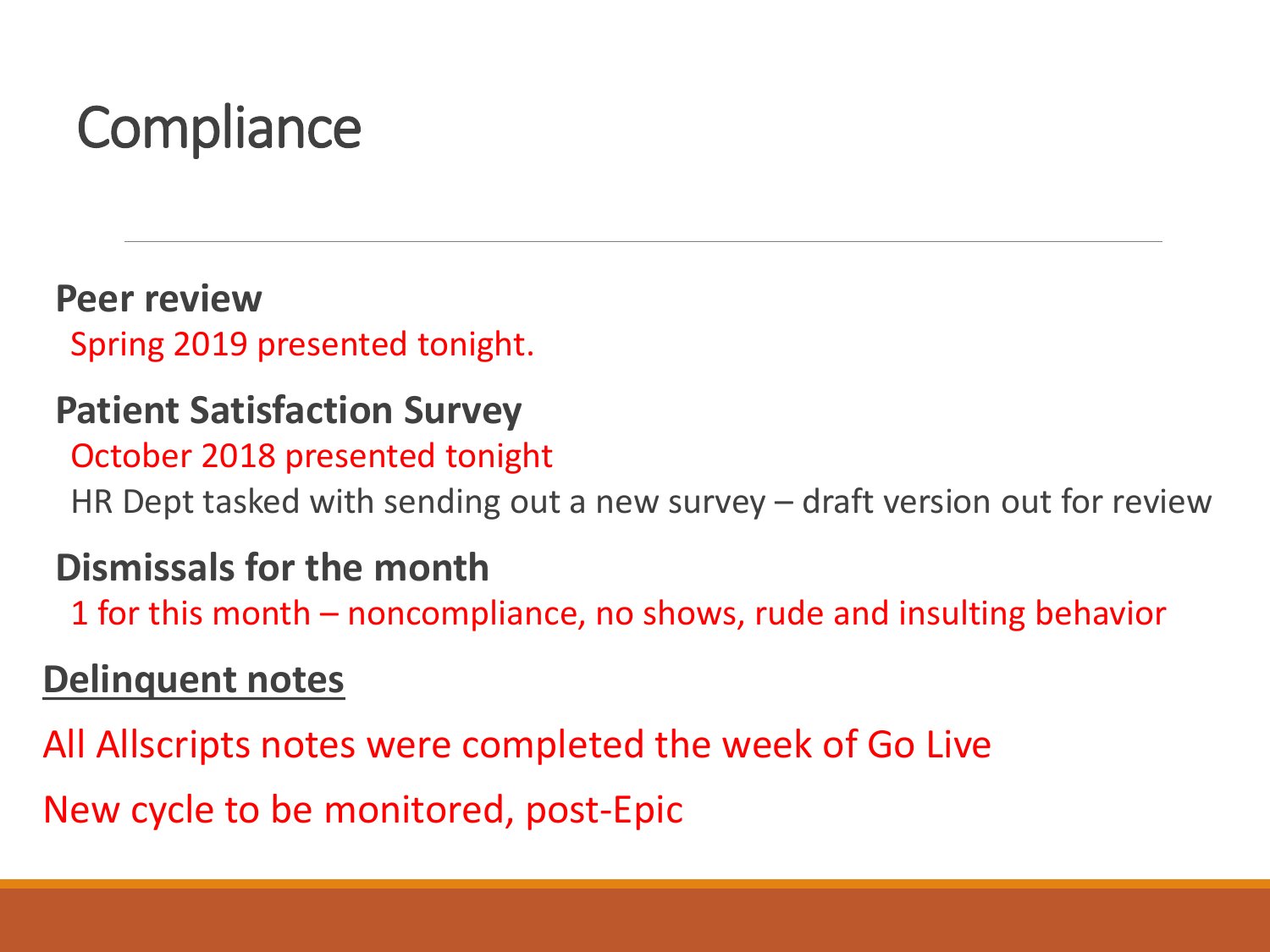### Peer Review



### **Methods**

- Completed twice per year
- Every provider reviews 10 charts of a peer provider
- Specialty reviews specialty (FM $\rightarrow$ FM, Peds $\rightarrow$ Peds)
- 10 charts in the same general time frame
- Reviews and results are kept confidential and reviewed by CMO
- Results requiring action items are communicated directly to provider and director of department
- Summary of results presented to both QI Committee and to the board of directors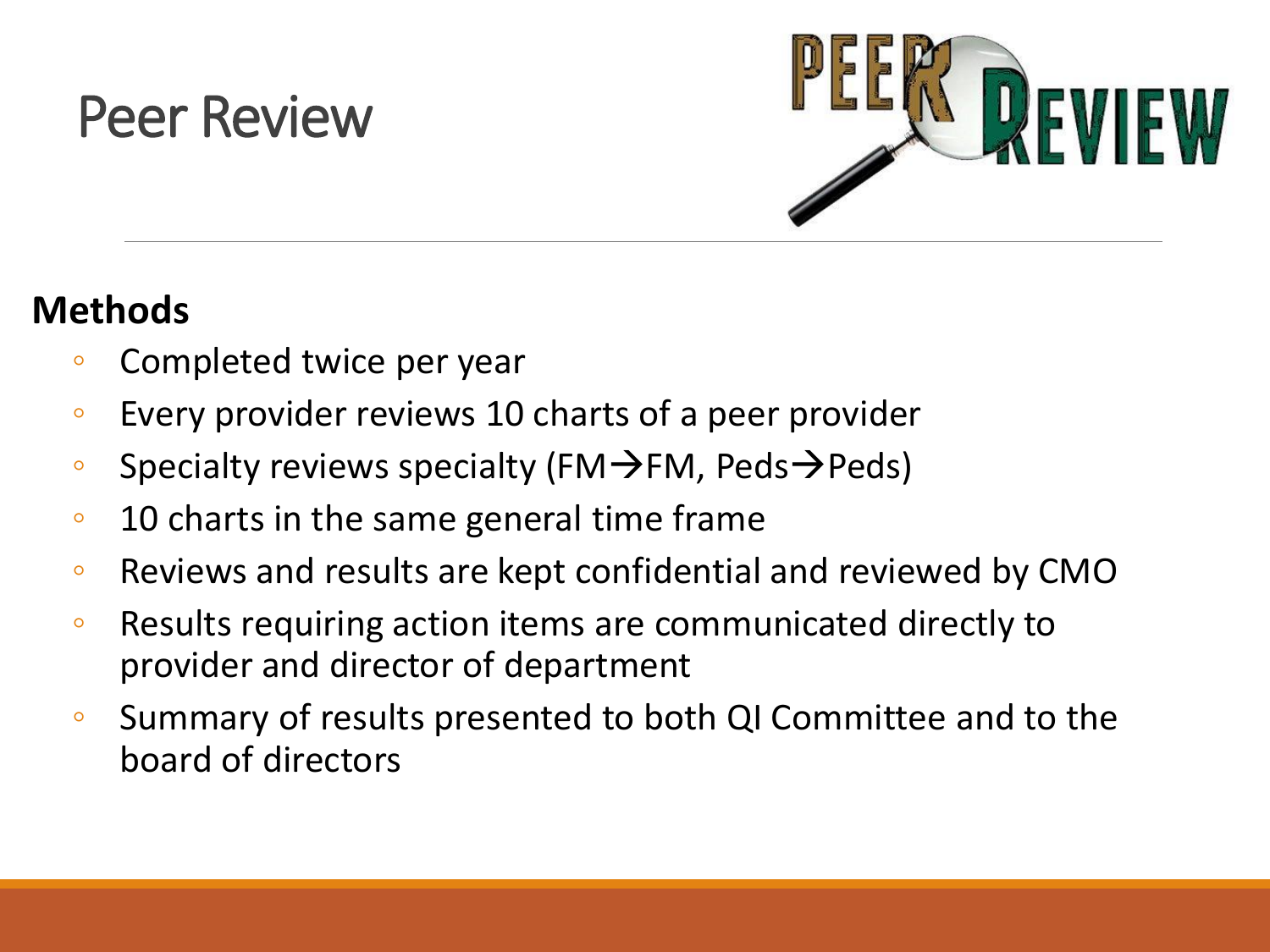## Peer Review



### **Areas of focus**

- History pertinent to Chief Complaint
- Diagnosis consistent with history and exam
- Medical decision-making process apparent
- Appropriate diagnostic tests
- Standard abbreviations
- Appropriate consultations
- Appropriate treatment
- Follow-up scheduled
- Medication and allergy lists updated
- Relevant health education presented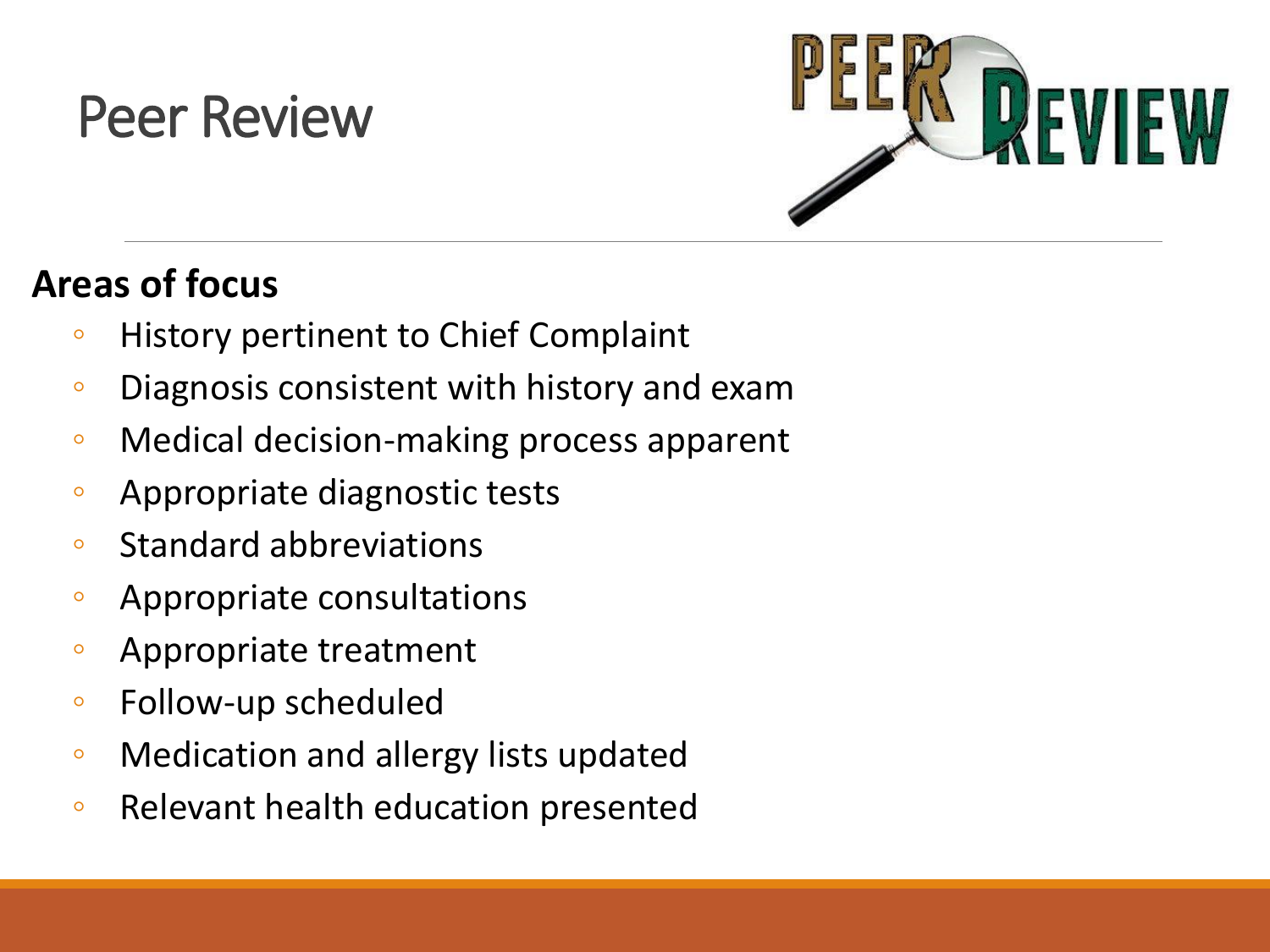### Peer Review



### **End result of review**

- Compliance with medical standards
	- **Yes, No or Reservations**
- Comments regarding management, outcomes, issues, concerns and general negative or positive impressions
- Chief Medical Officer review and recommendations
	- **General email about general issues**
	- Directed email or conversation with department head about specific findings
	- Action items including more frequent reviews and/or additional training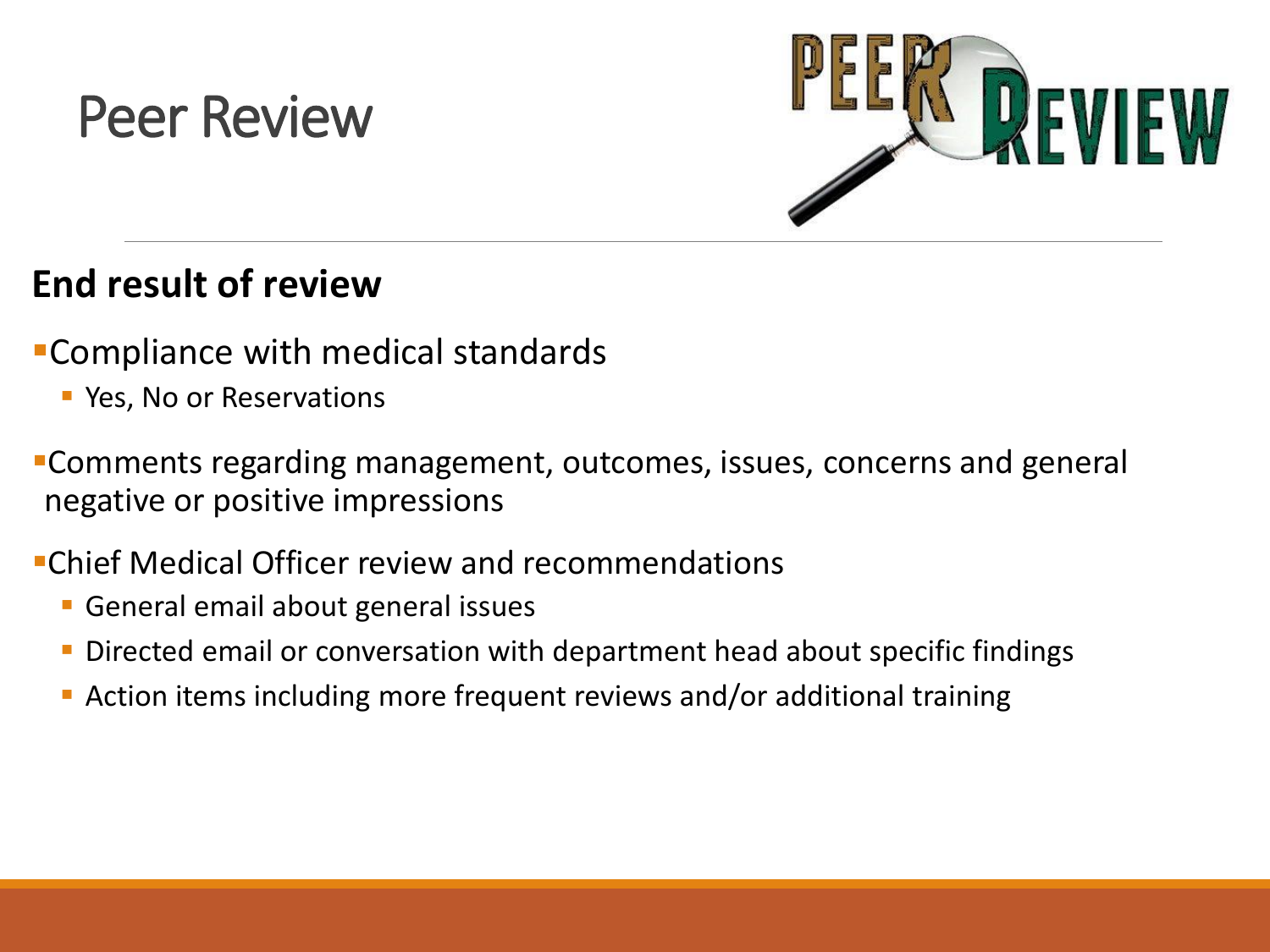## Peer Review – Spring 2019



### **Results**

30 providers reviewed

Providers non-compliant with standards of care and documentation = 0

Providers with no issues found at all = 12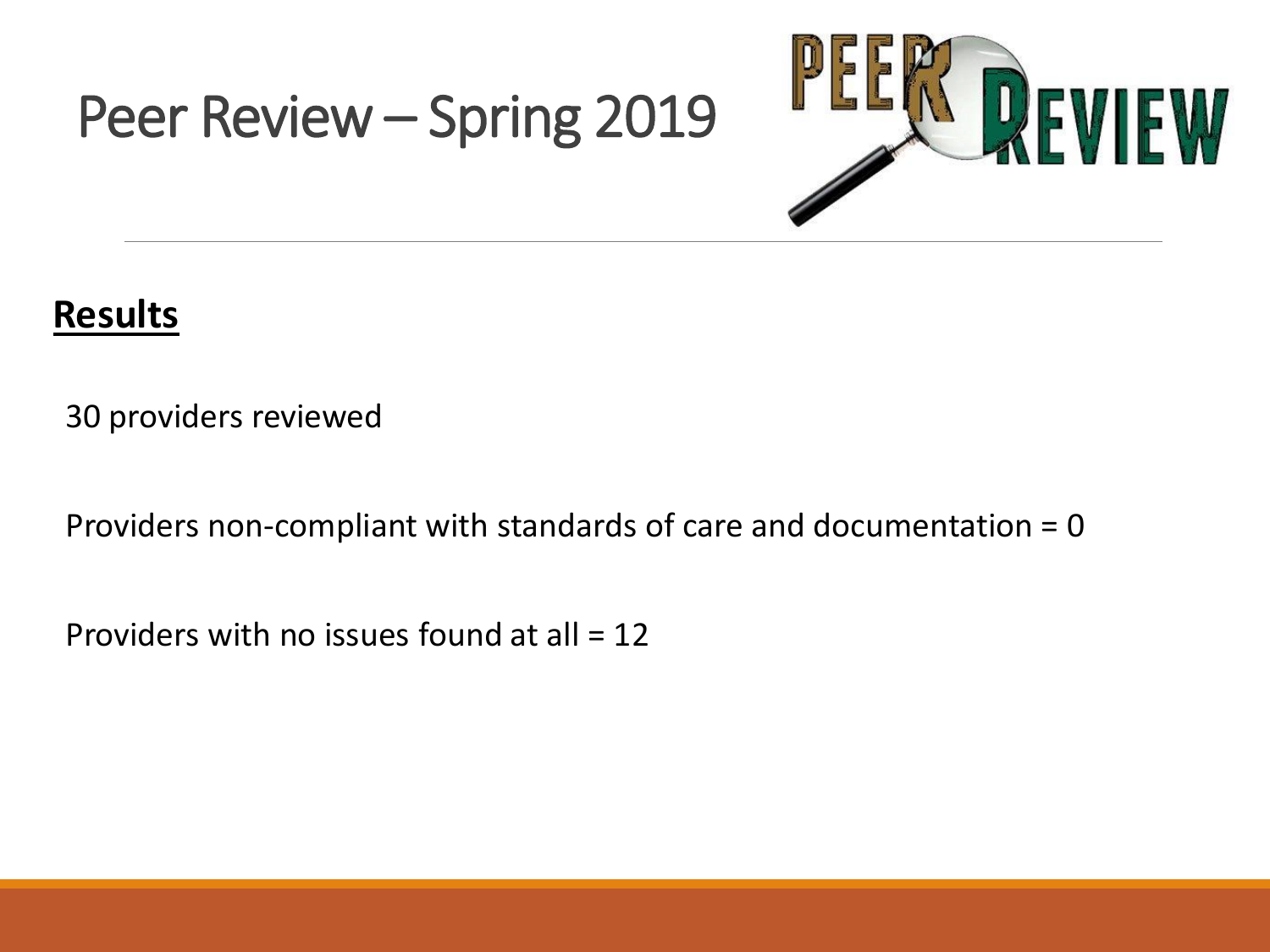# Risk Management



#### *Meeting August 20, 2019*

Primary objective: Routine meeting, bimonthly assessment

Risk Assessment done during the meeting

Three quarterly risk assessments for the year so far

Discussion:

Reviewed incident report – no significant trends

Provider coding training done and possible clinical staff coding training. Plans to review basics at med staff breakout.

Procedure for peer confirmation of meds administered implemented

Facilities and billing staff not able to attend for updates on prior conversations

Still working on reporting for power failures

Investigating reporting tools in Epic for auditing

Some fleet vehicles now with trackers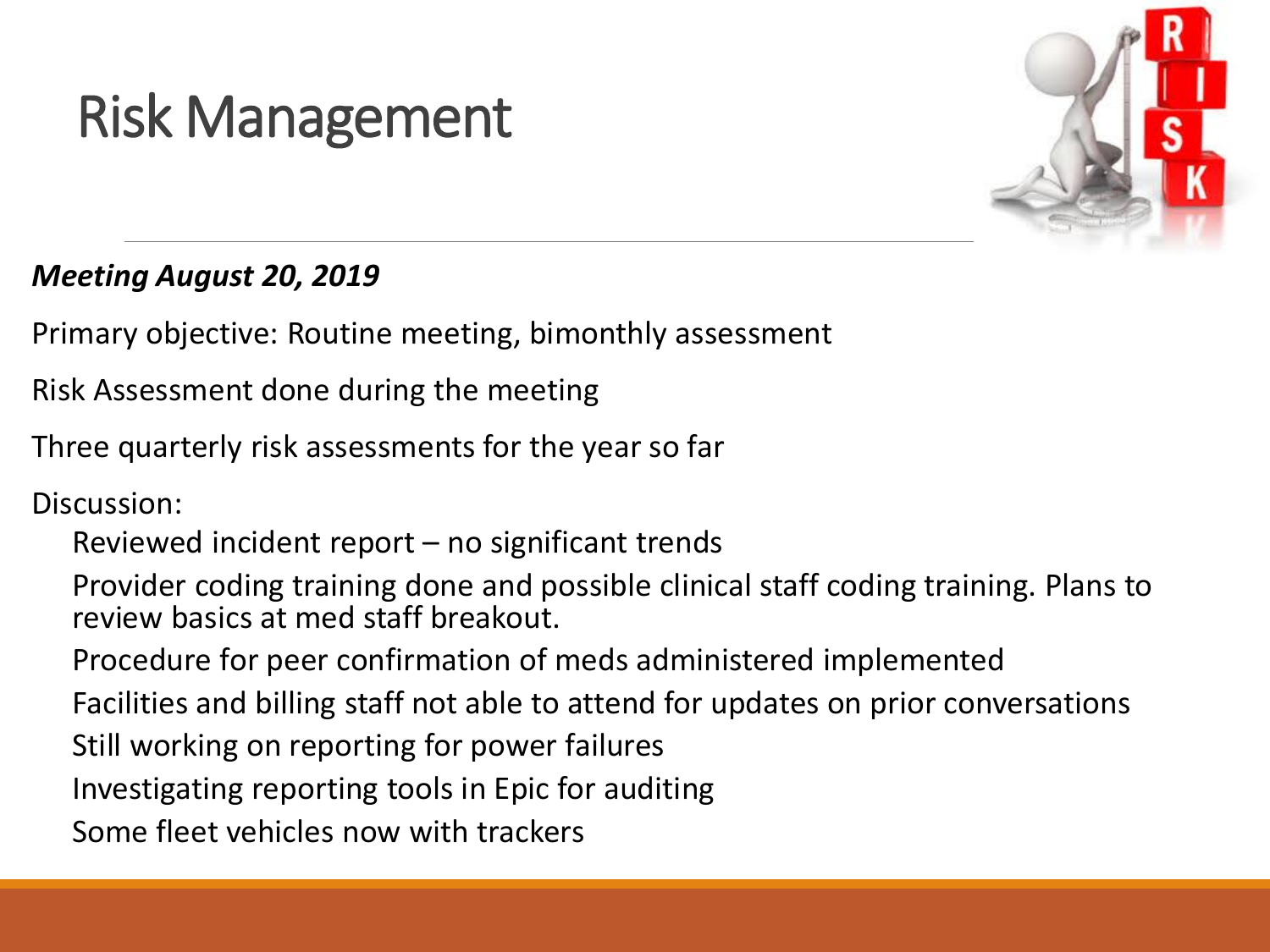

Risk Management Training plan developed and implemented – in progress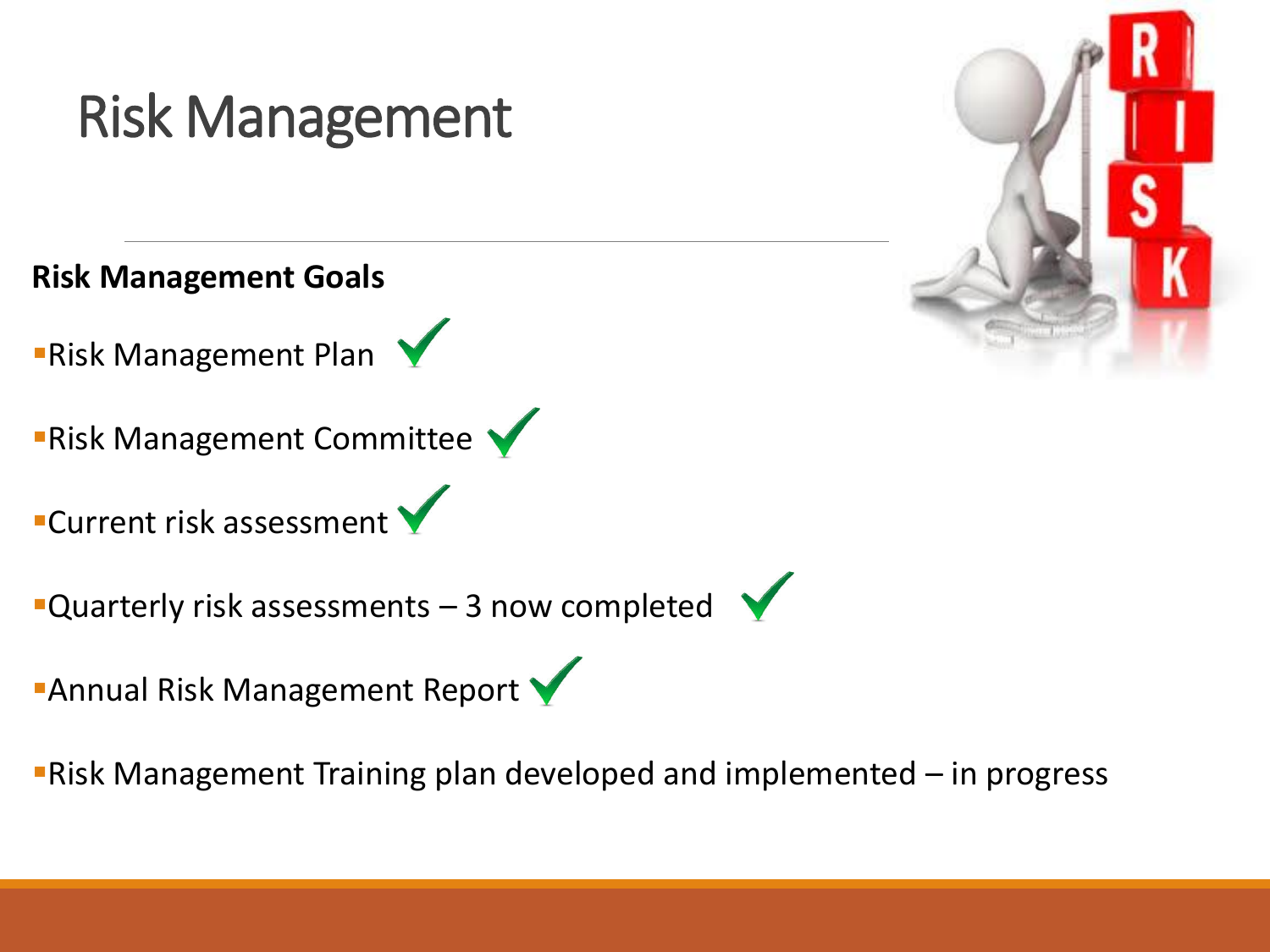

Really no excuse, but reasons for delay:

- Delay of implementation departure of QIC
- Delay of tablature PCMH
- Delay of presentation Epic and other "busy-ness"

Pediatrics and Uptown not included in survey

2019 survey and revamping of whole process is underway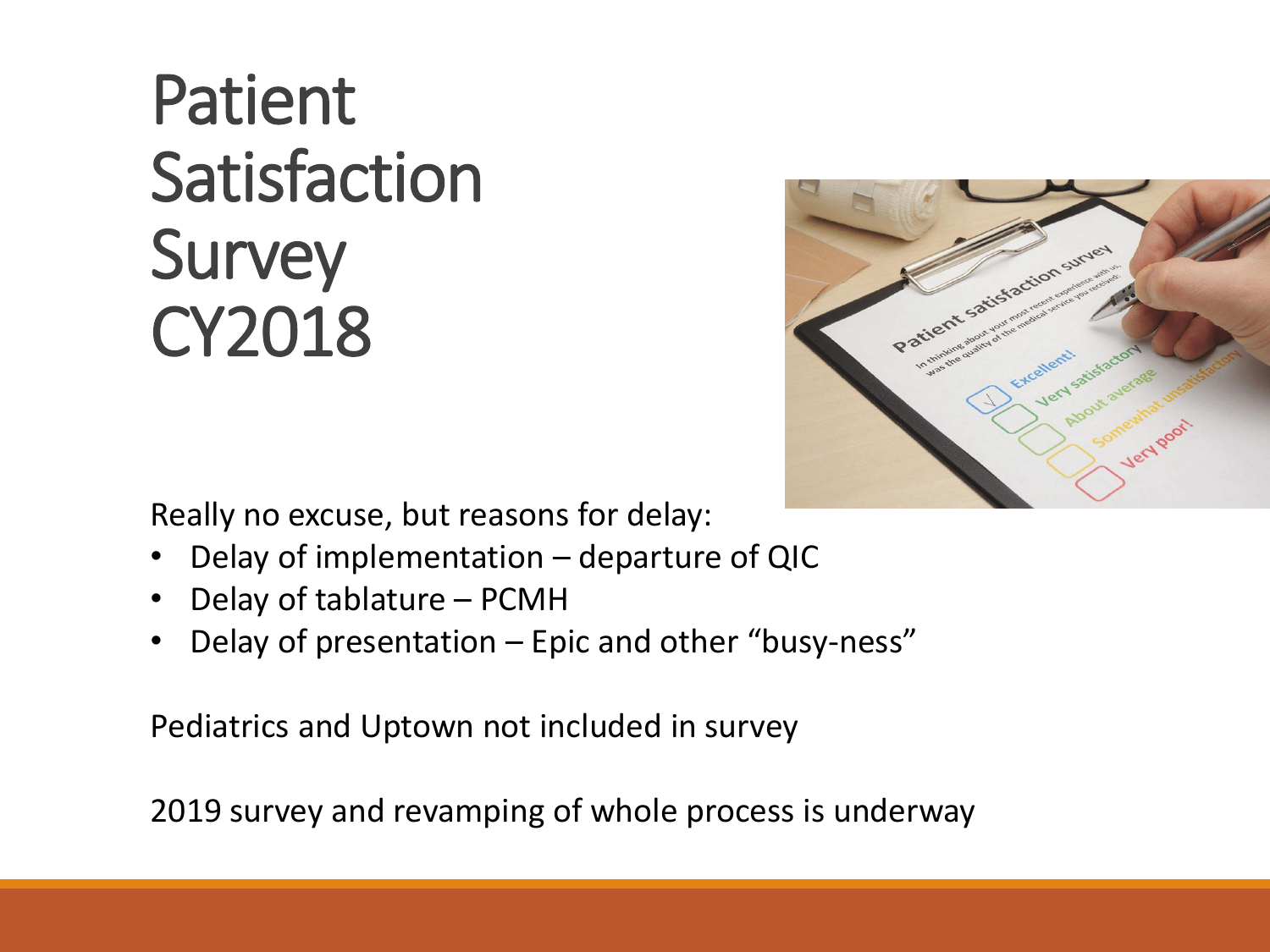**CHC Average 2018 vs 2017**

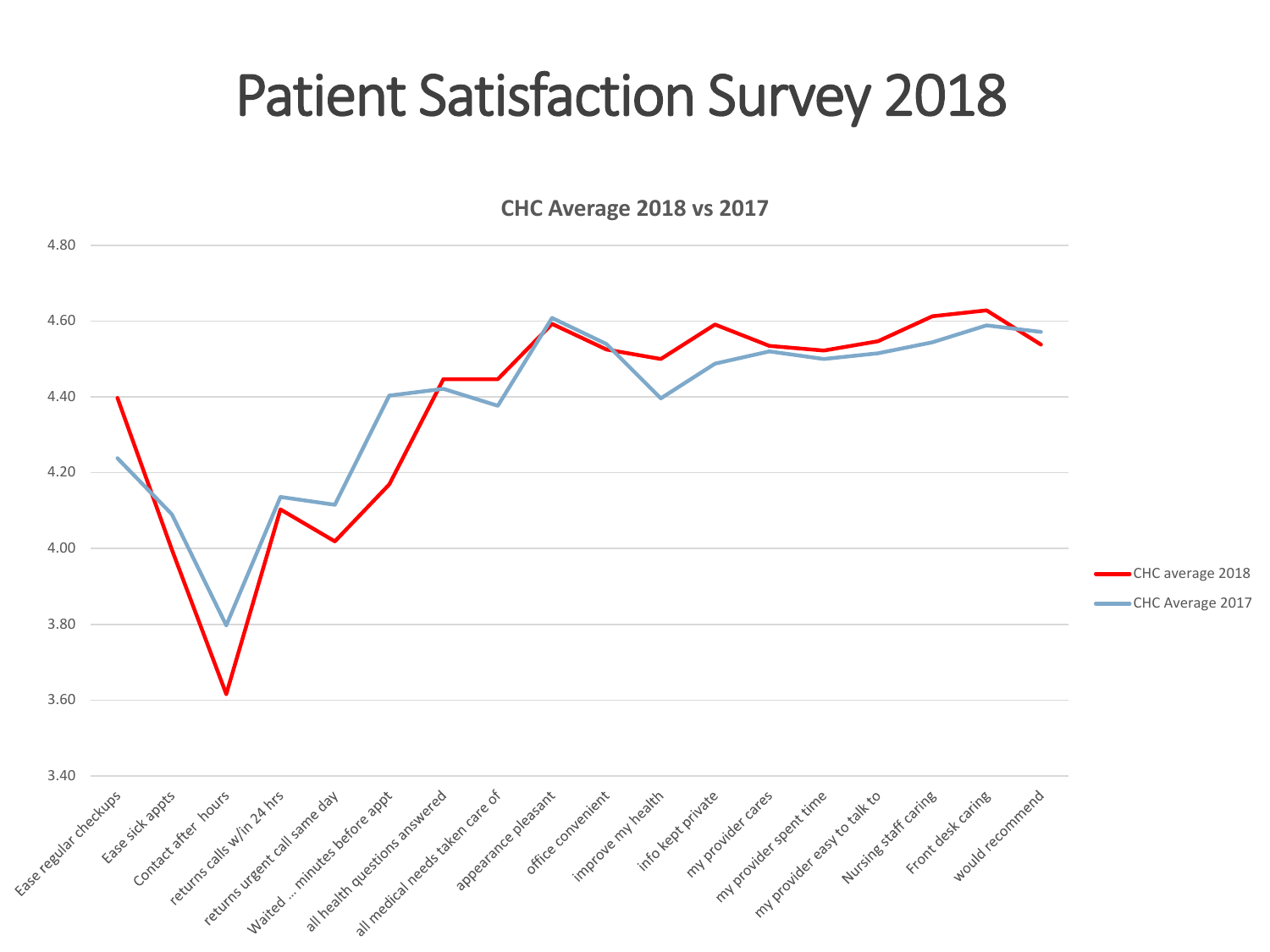#### **The dips – AKA on call, schedule and phones**

| <b>Rank</b> | <b>Description</b>                      | <b>Level</b> |
|-------------|-----------------------------------------|--------------|
|             | Ease of afterhours call                 | 3.62         |
|             | Access to sick appointments             | 4.00         |
| 3           | Staff returns urgent calls quickly      | 4.02         |
| 4           | Staff returns all calls within 24 hours | 4.10         |
| 5           | Wait time before appointment            | 4.17         |
| 6           | Access for regular checkups             | 4.40         |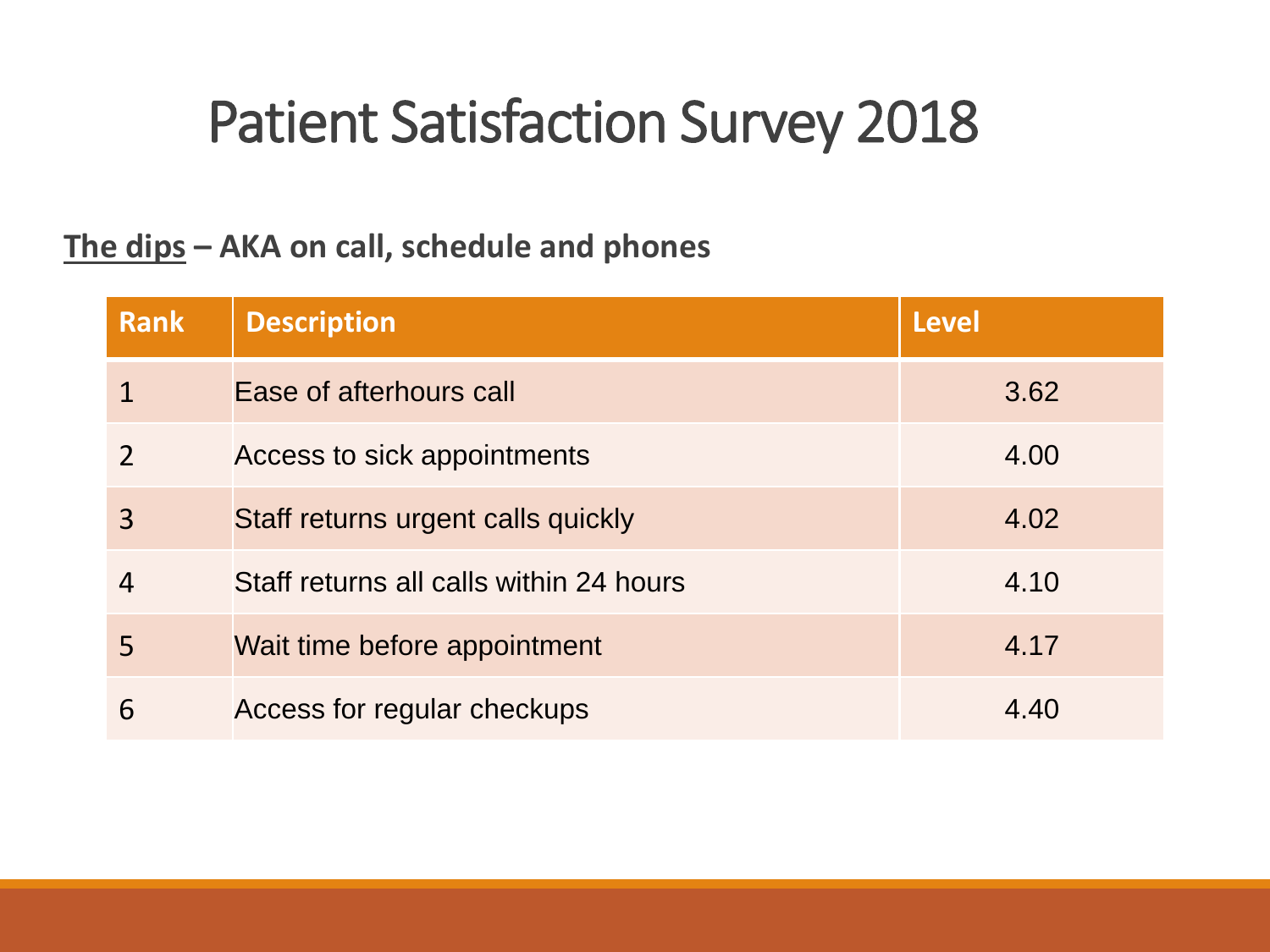#### **Site by Site**

**Village** higher than average on access, some don't like the parking situation

**Saluda** higher than average on all but wait time and "all medical needs taken care of". English patients with a little more trouble with access and not quite as pleased with office compared to Hispanic patients.

**Pendergrass FHC** very much above average on all but pleasant office appearance (before or during makeover)

**McCormick** pretty much average across the board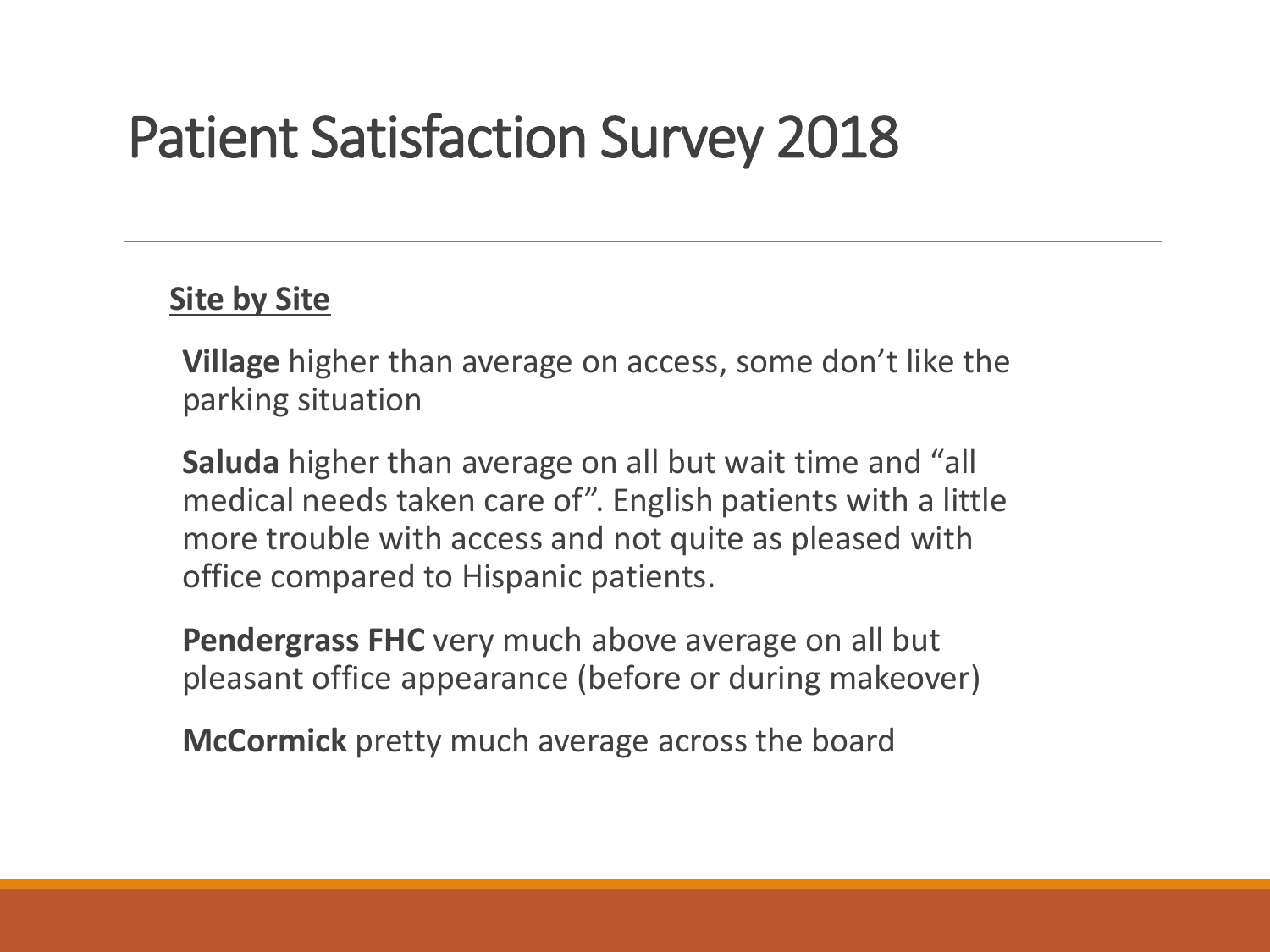#### **Site by Site**

**Calhoun Falls** below for call access, returning calls and provider cares but above average for all others

**LC4** below average for every data point, including "would recommend" and especially low for getting sick visits – but before now stable and productive providers

**Lakelands** mixed with low point on afterhours call but high points on sick visits and office calling back

**Ridge Spring** mostly average with low point on sick visits and returning office calls. English patients with more trouble accessing office but happier in general, while Hispanic patients didn't have as much trouble with access, but overall not as pleased with office and staff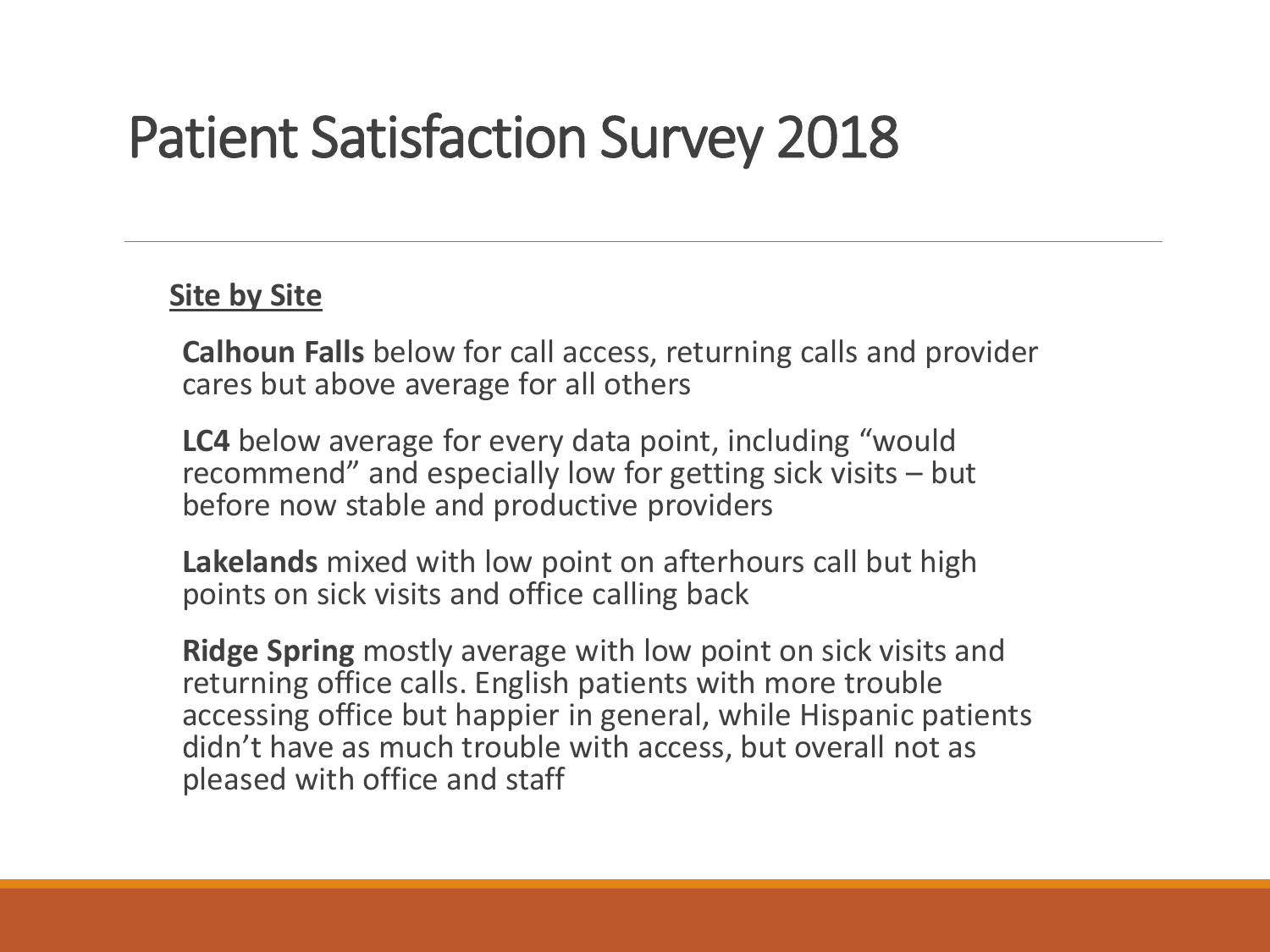#### **Takeaways:**

**Afterhours** access continues to be an issue, even after including all sites in one call group

**Patient care** does not seem to be an issue anywhere but at LC4 and maybe in the Hispanic population at Ridge Spring

**Scheduling** and **access** seem to be problems at Ridge Spring and LC4, but both have gone through changes since survey

**Calling** the patient continues to be a challenge that doesn't seem to change much but Lakelands and PFHC seem to be doing it right